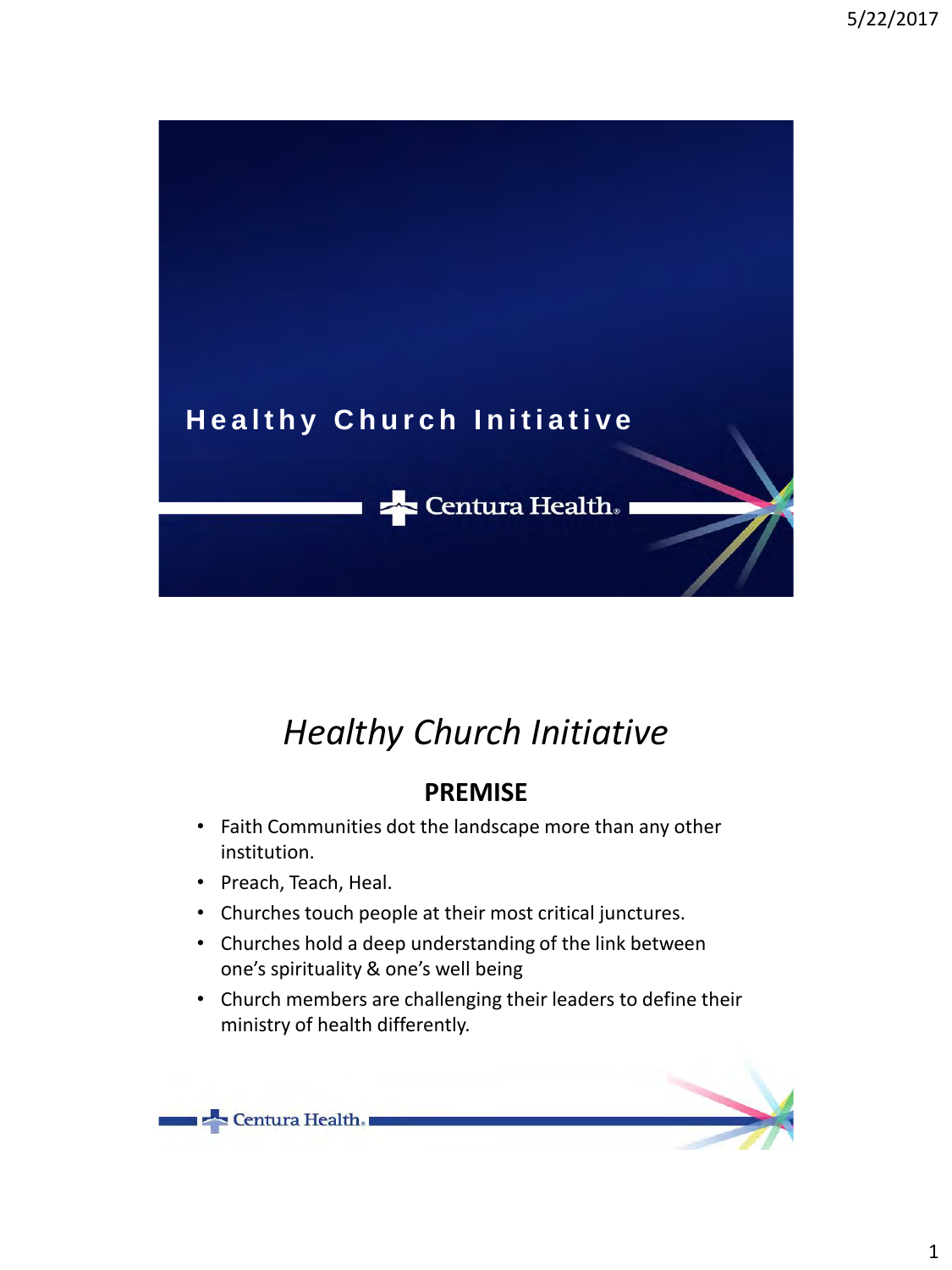In the beginning was religion, and one of the purposes of religion was to heal. Through the course of centuries it came to pass that healing by priests of religion was given over to healing by the physicians of medicine. Thus did a new religion arise: the medical religion. Some practitioners specialized in the body and its organs: others specialized in the mind and its proper working. As for the priests of the old religion, their ministry of healing was replaced by a ministry of consolation in sickness and preparation for death. In these latter days, voices have been heard in the land crying *"Cannot religion go beyond consolation? Is there not more than that for religion to do in health care?"*



### **CONNECTING THE RELATIONSHIPS**

**Leading Causes of Death**

**Heart Disease**

**Cancer**

**Cerebrovascular Disease**

**Chronic Pulmonary Disease**

**Accidents**

**Pneumonia & Influenza**

**Diabetes**

**Suicide**

**AIDS**

**Homicide External Health.**  **Lifestyle Factors**

**Leading to Half** 

- **Tobacco**
- **Diet, Sedentary Lifestyle**
- **Infections**
- **Alcohol**
- **Ill-Managed Stress**
- **Toxic Agents**
- **Firearms**
- **Motor Vehicles**
- **Sexual Behavior**
- **Illicit Drug Use**

**Underlying OR Spiritual Causes** 

- **Loneliness**
- **Depression**
- **Self-Esteem**
- **Unreconciled Past**
- **Loss of Self Worth**
- **Lack of Social Support**
- **Sense of Abandonment**
- **Little Meaning or Purpose**
- **Lack of Authority**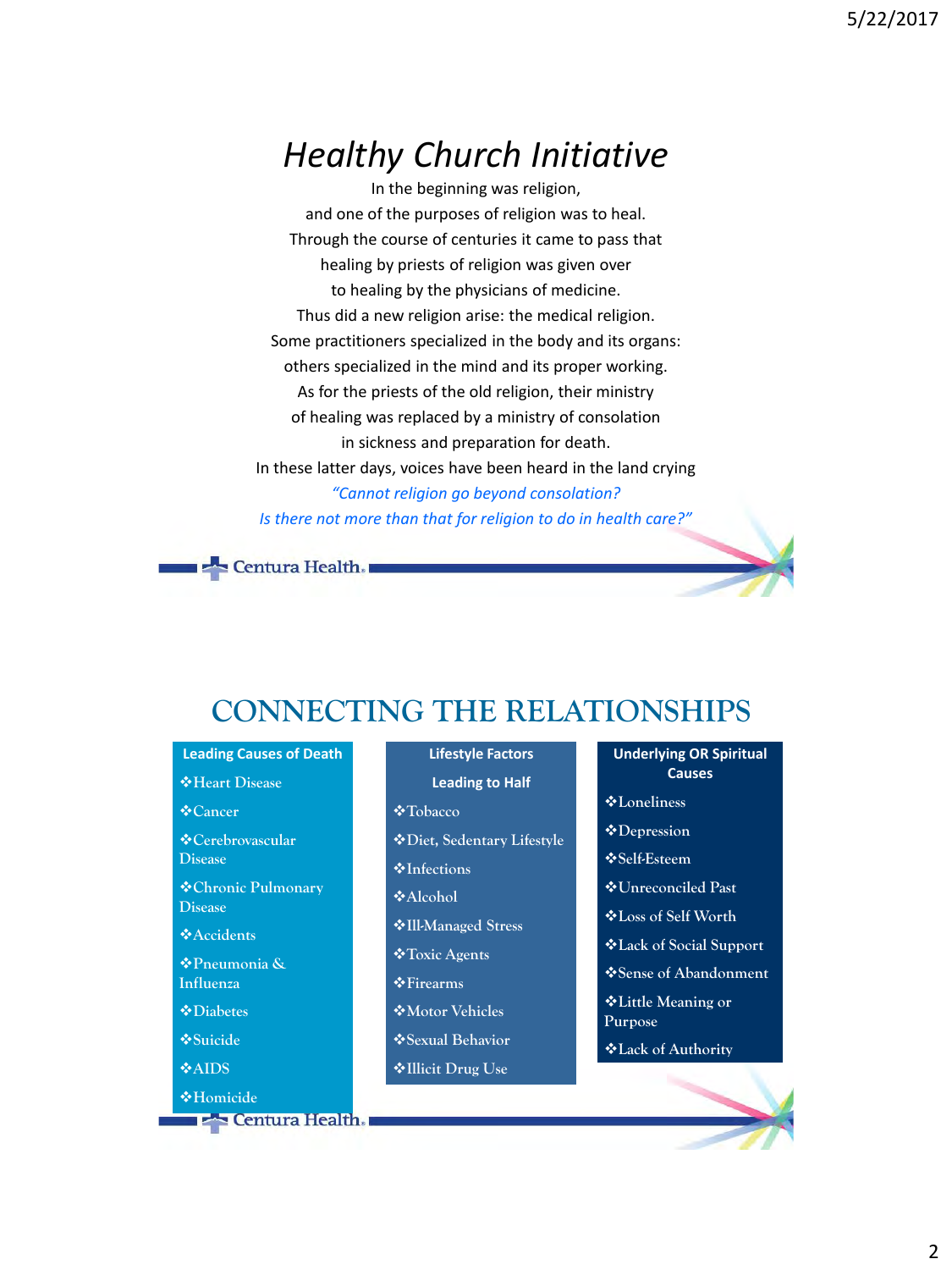### **Building the Relationships**



## *Healthy Church Initiative* **Taking the Survey**

Sample Survey Questions:

1. At this moment, the word which most closely describes my life would be....

- Meaningful/Purposeful/Hopeful<br>• Challenging, it is what it is
- Challenging, it is what it is<br>• Indifferent/empty
- Indifferent/empty

2. The issue that affects my health most significantly is….

- Inability to control my weight
- Making time for what is important
- Long hours and stress of the job
- Living up to the expectations of others
- Current lifestyle

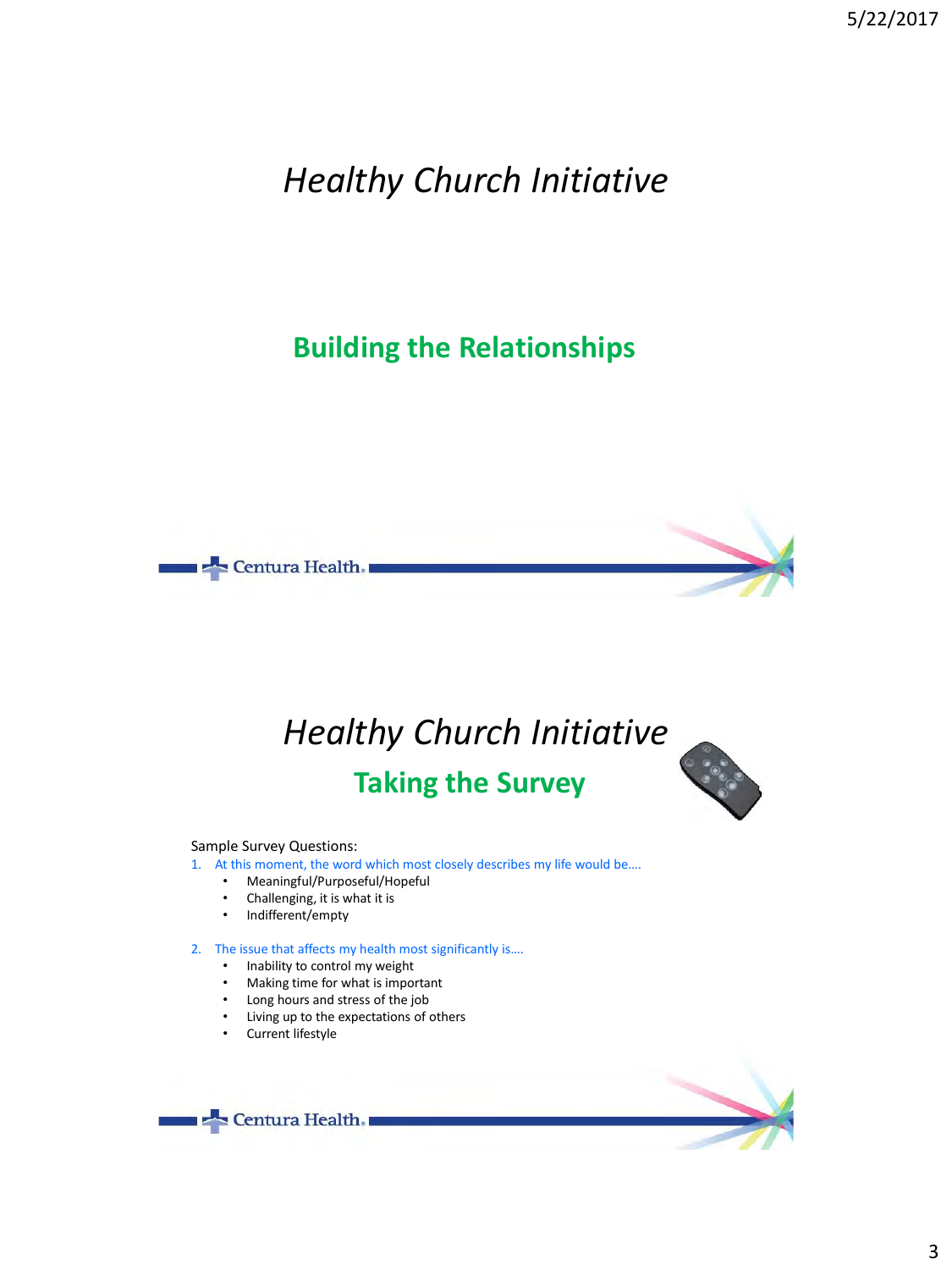# *Healthy Church Initiative* **Taking the Survey**



#### Sample Survey Questions:

#### 3. To decrease my stress I need to…..

- Make time for what is important
- Reframe expectations of myself and others
- Build meaningful relationships
- Learn to develop realistic goals for living

#### 4. If I were to change my lifestyle, I would need support in....

- Being more physically active
- Being less judgmental
- Spiritual reflection/meditation
- Minimizing stress
- Building meaningful relationships



# *Healthy Church Initiative*

### **Taking the Survey**





#### 5. What keeps me up at night….

- Worry about kids/parents
- Caregiving for spouse/child/parent
- Workplace stress
- Concern about the future
- Finances/debt

#### 6. One health issue I would like to see addressed in our congregation is….

- Emotional self care
- Physical issues
- Skills in coping
- Healthy sexuality
- Impact of aging

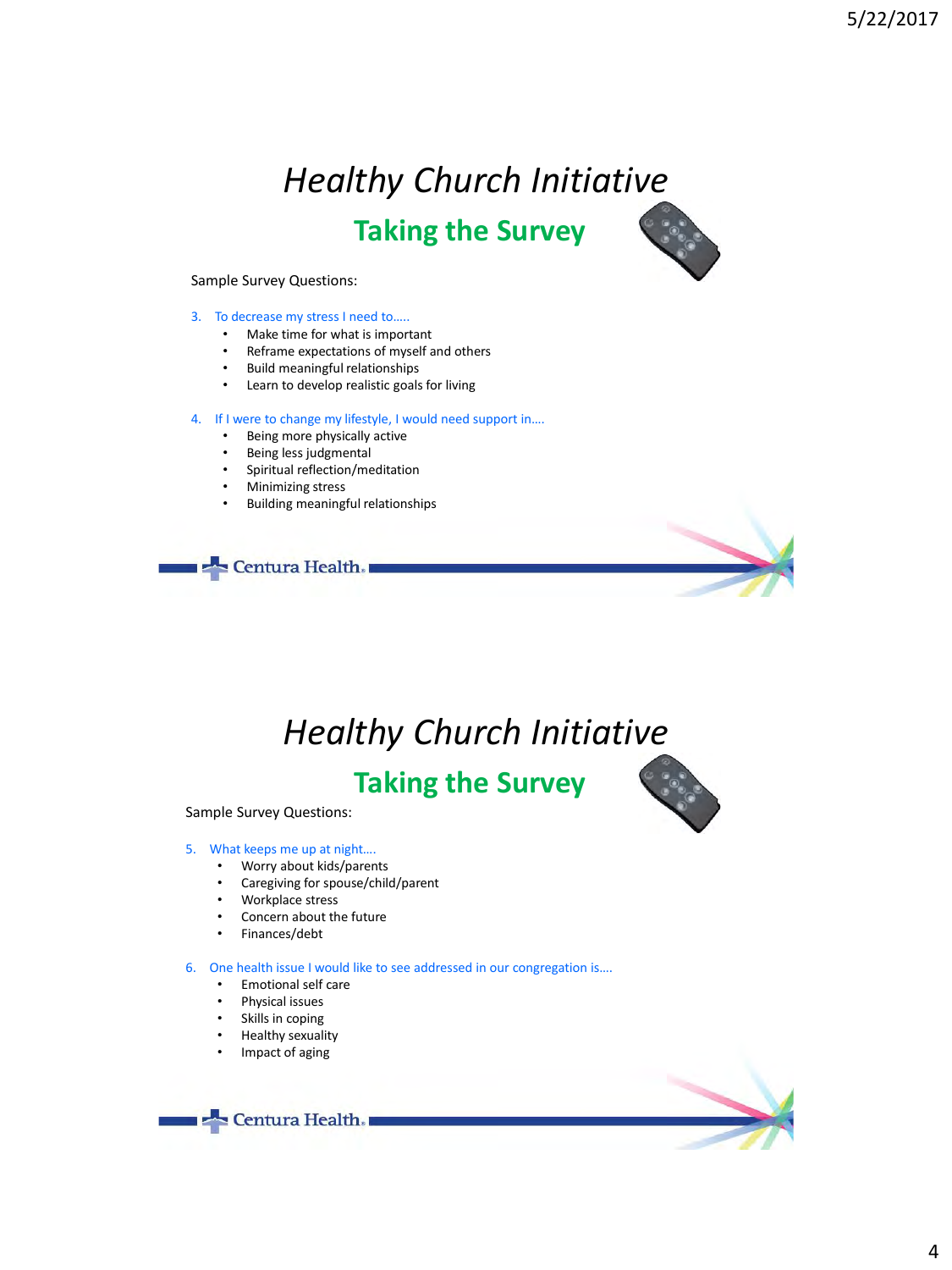**Taking the Survey**



Sample Survey Questions:

#### 7. I feel happiest when….

- I am connected in a relationship
- I feel my life has meaning
- I feel healthy
- I am reaching out of myself
- I am fulfilled by my job (financially healthy)

#### 8. In my personal relationship with God, God is....

- Vibrant and integrated in my daily life
- More theological/conceptual than real
- A bystander in my life
- Occasionally present
- Not real in my life



# *Healthy Church Initiative*

## **Taking the Survey**

Sample Survey Questions:

- 9. The best medicine for my soul would be....
	- **Forgiveness**
	- A spiritual companion
	- Acceptance/love
	- A healthier self image



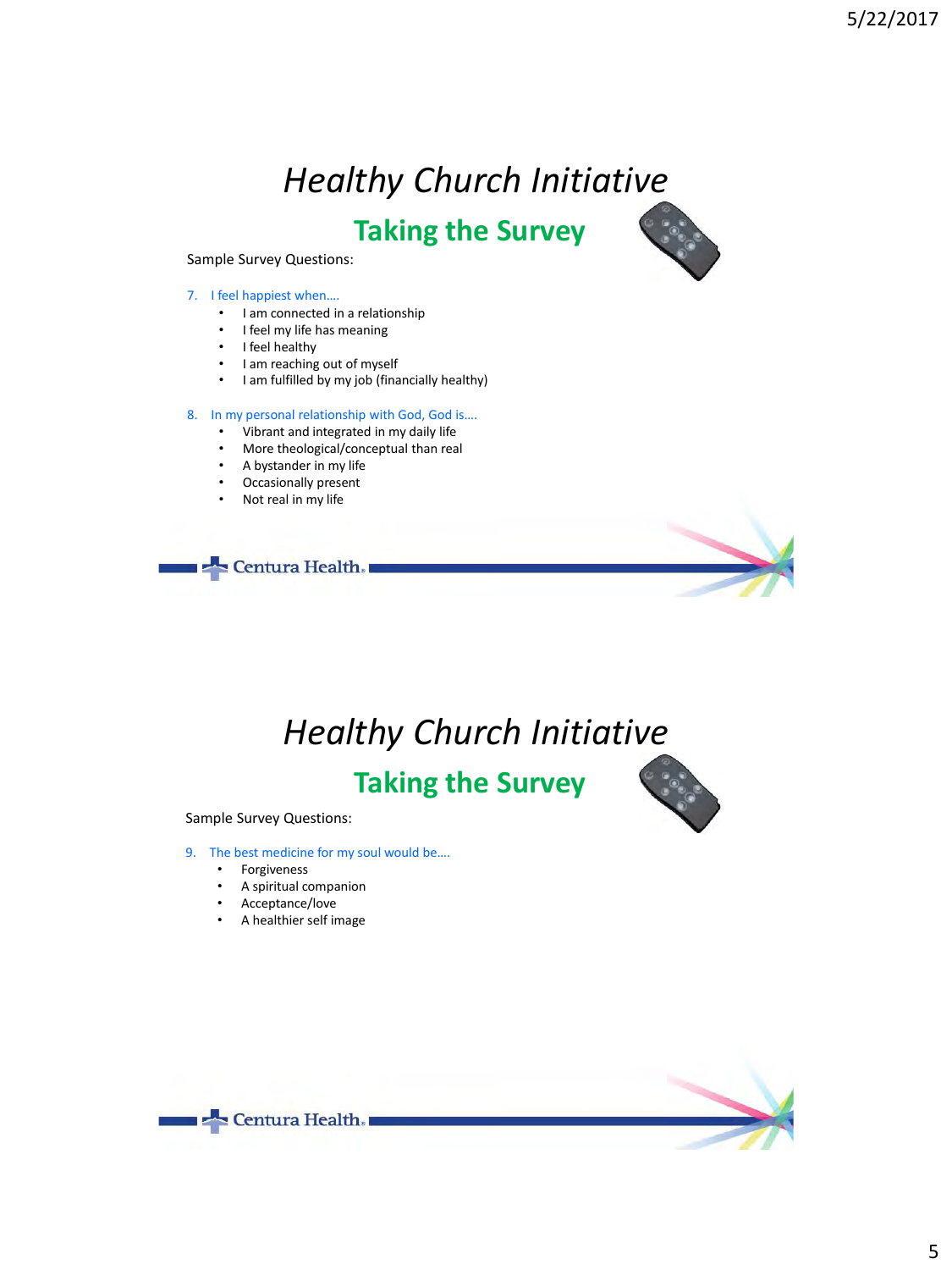### **Creating Downstream Actions**



# *Healthy Church Initiative*

### **Exploring the Toolkit**

- **Faith and Health Connected Bible Study**
- **Sermon Series**
- **Starting a Health and Wellness Ministry**
- **Class Options (Samples)**
	- **-** *Words that Paralyze: Creating Language of Life*
	- *- Listening to Your Heart: Mind, Body, Spirit of Heart Health*